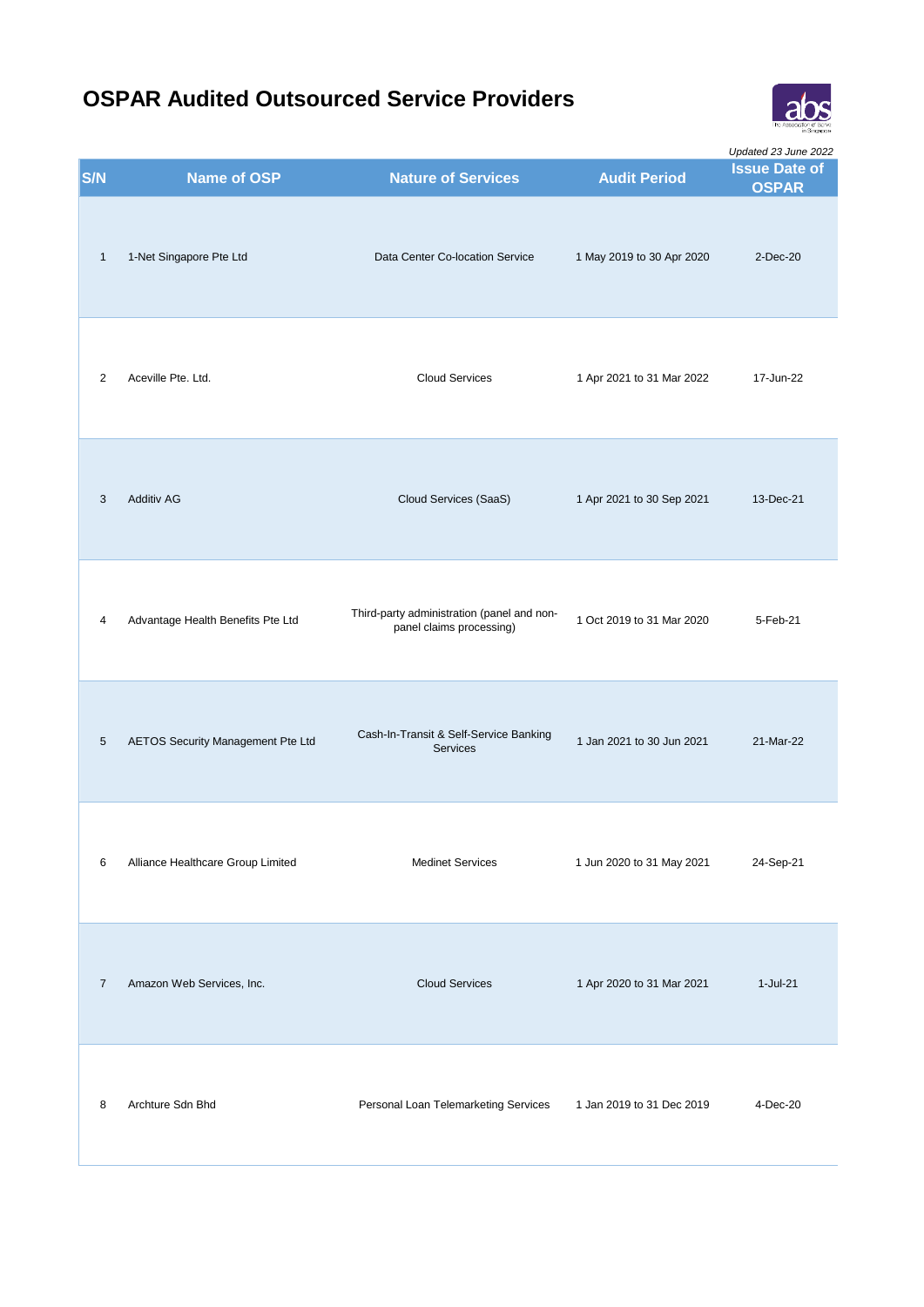

**S/N Name of OSP Nature of Services Audit Period Issue Date of CONC OSPAR** *Updated 23 June 2022* 9 Alibaba Cloud (Singapore) Private Limited Cloud Services 1 Oct 2020 to 30 Sep 2021 14-Dec-21 <sup>10</sup> Avaloq Sourcing Asia Pacific (Singapore) Pte Ltd Business Process as a Service and 1 Jan 2021 to 31 Dec 2021 14-Feb-22 11 AxiomSL Cloud Solutions Ltd Managed Cloud Services I Jun 2019 to 30 Nov 2019 5-Feb-20 12 AXS Pte Ltd Payment Services 1 Apr 2020 to 31 Mar 2021 10-Jun-21 13 Azqore SA **Banking Operations Processing** 1 Jan 2021 to 31 Dec 2021 28-Feb-22 14 Boardroom Business Solutions Pte. Ltd. Payroll Processing Services 1 Jul 2020 to 30 Jun 2021 3-Aug-21 15 Bottomline Technologies Pte Ltd Provision of Swift Service Bureau 1 Apr 2020 to 31 Mar 2021 2-Jul-21 16 Brink's Singapore Pte Ltd Cash Management Services 1 Jan 2021 to 31 Dec 2021 31-Mar-22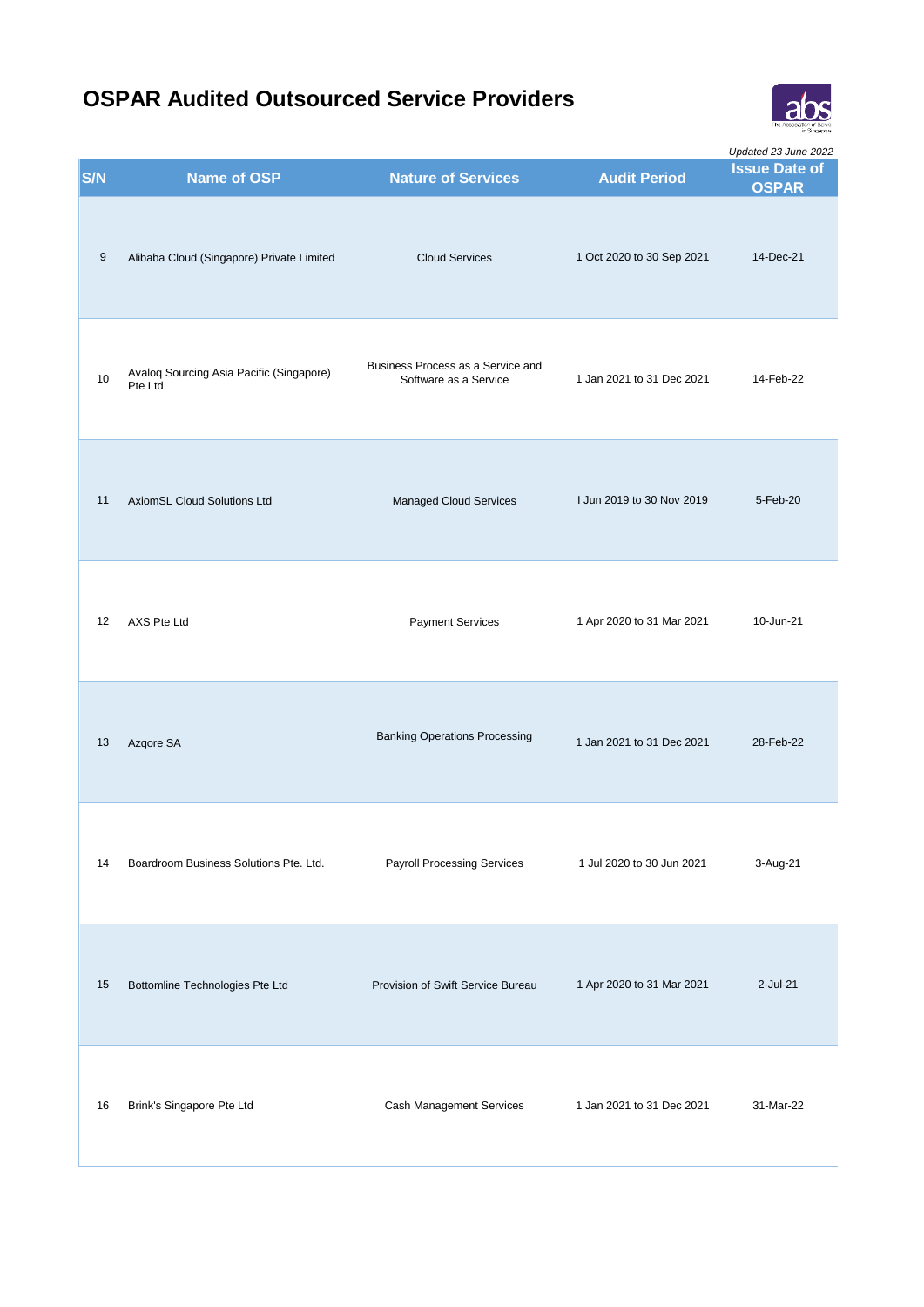

| S/N | Name of OSP                                                  | <b>Nature of Services</b>                                                                                                  | <b>Audit Period</b>       | Updated 23 June 2022<br><b>Issue Date of</b> |
|-----|--------------------------------------------------------------|----------------------------------------------------------------------------------------------------------------------------|---------------------------|----------------------------------------------|
| 17  | BT Singapore Pte Ltd                                         | Security - Connectivity Services                                                                                           | 1 Dec 2020 to 30 Nov 2021 | <b>OSPAR</b><br>8-Apr-22                     |
|     | BT Singapore Pte Ltd                                         | Infrastructure - Connectivity Services                                                                                     | 1 Dec 2020 to 30 Nov 2021 | 8-Apr-22                                     |
|     | BT Singapore Pte Ltd                                         | Radianz - Connectivity Services                                                                                            | 1 Dec 2020 to 30 Nov 2021 | 8-Apr-22                                     |
| 18  | C & P Infobank Pte Ltd                                       | Records Storage Services                                                                                                   | 1 Nov 2019 to 31 Oct 2020 | 30-Jun-21                                    |
| 19  | <b>CCRManager Pte Ltd</b>                                    | Digital Trade Finance Services                                                                                             | 1 May 2019 to 30 Apr 2020 | 28-Oct-20                                    |
| 20  | Certis Cisco Secure Logistics Pte Ltd                        | Cash replenishment at ATMs, cash and<br>valuable collection & delivery, cash<br>processing and same day crediting services | 1 Dec 2020 to 30 Nov 2021 | 20-Dec-21                                    |
| 21  | China Mobile International Infrastructure<br>(SG1) Pte. Ltd. | Internet Data Centre Services                                                                                              | 1 Apr 2021 to 30 Sep 2021 | 20-Dec-21                                    |
| 22  | Cognizant Technology Solutions Asia<br>Pacific Pte Ltd       | Application Support (Run-the-Bank)                                                                                         | 1 Jan 2020 to 31 Dec 2020 | 26-Mar-21                                    |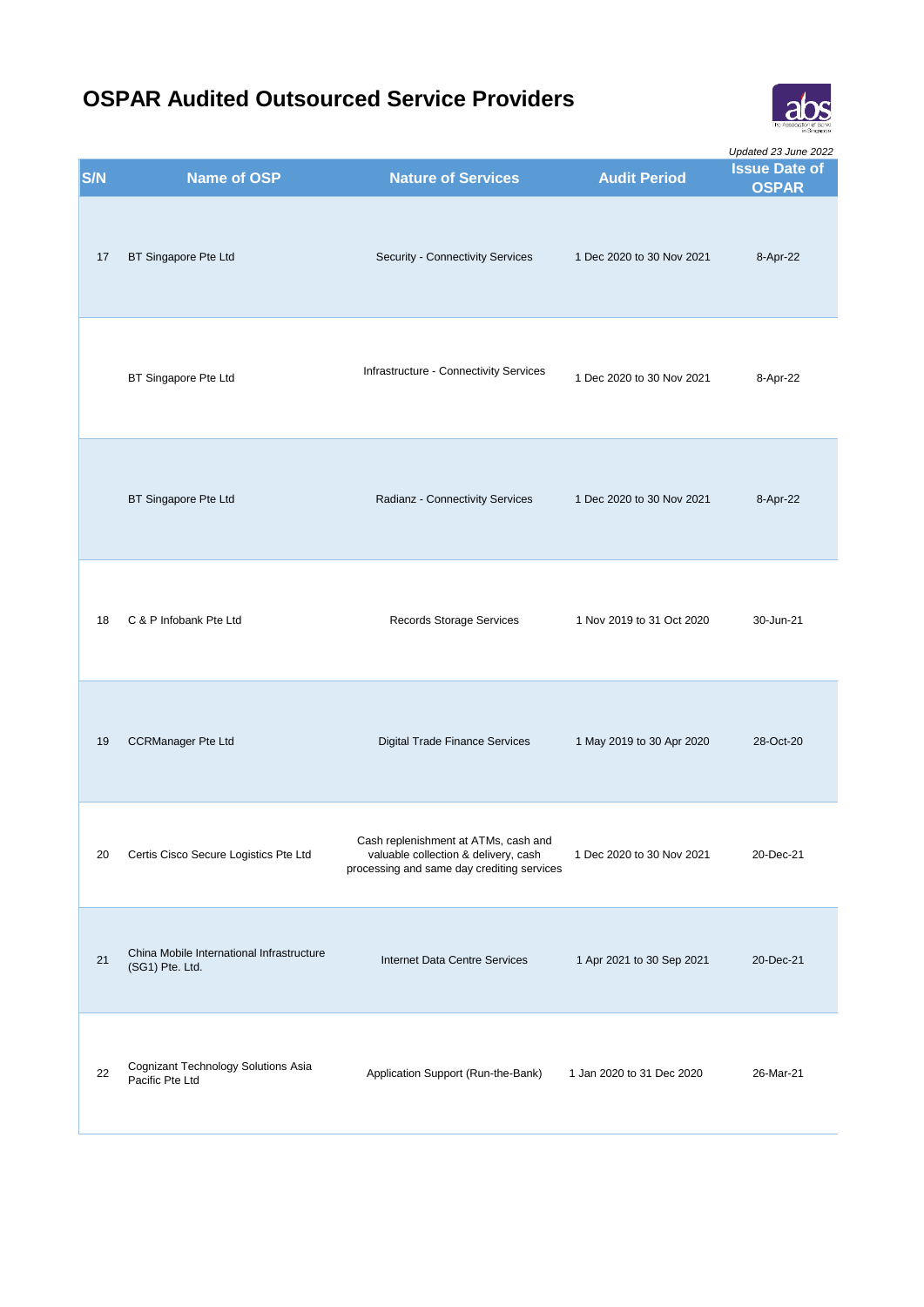

| S/N | <b>Name of OSP</b>                     | <b>Nature of Services</b>                                                                                                       | <b>Audit Period</b>       | Updated 23 June 2022<br><b>Issue Date of</b><br><b>OSPAR</b> |
|-----|----------------------------------------|---------------------------------------------------------------------------------------------------------------------------------|---------------------------|--------------------------------------------------------------|
| 23  | Collectius CMS (S) Pte Ltd             | <b>Credit Collection Services</b>                                                                                               | 1 Oct 2020 to 30 Sep 2021 | 9-Dec-21                                                     |
| 24  | Crown Worldwide Pte Ltd                | Storage & Records Management                                                                                                    | 1 Dec 2019 to 30 Nov 2020 | 28-Jan-21                                                    |
| 25  | Currenex Inc.                          | FX Trade Matching Platform Services                                                                                             | 1 Jan 2020 to 31 Dec 2020 | 11-Oct-21                                                    |
| 26  | Cyxtera Singapore Pte Ltd              | <b>Application Hosting</b><br>Data Center Support - Power, Cooling,<br>Infrastructure<br>Disaster Recovery Support              | 1 Jan 2021 to 31 Dec 2021 | 28-Feb-22                                                    |
| 27  | DataPost Pte Ltd                       | Printing, Enveloping and Two-factor<br>Authentication Token Storage and Fulfilment 1 Jul 2020 to 15 May 2021<br><b>Services</b> |                           | 13-Dec-21                                                    |
| 28  | Digital Singapore Jurong East Pte. Ltd | Data Center Support - Power, Cooling,<br>Infrastructure                                                                         | 1 Nov 2020 to 31 Oct 2021 | 5-Apr-22                                                     |
| 29  | Digital Singapore 1 Pte Ltd            | Data Center Support - Power, Cooling,<br>Infrastructure                                                                         | 1 Nov 2020 to 31 Oct 2021 | 5-Apr-22                                                     |
| 30  | Digital Singapore 2 Pte Ltd            | Data Center Support - Power, Cooling,<br>Infrastructure                                                                         | 1 May 2021 to 31 Oct 2021 | 5-Apr-22                                                     |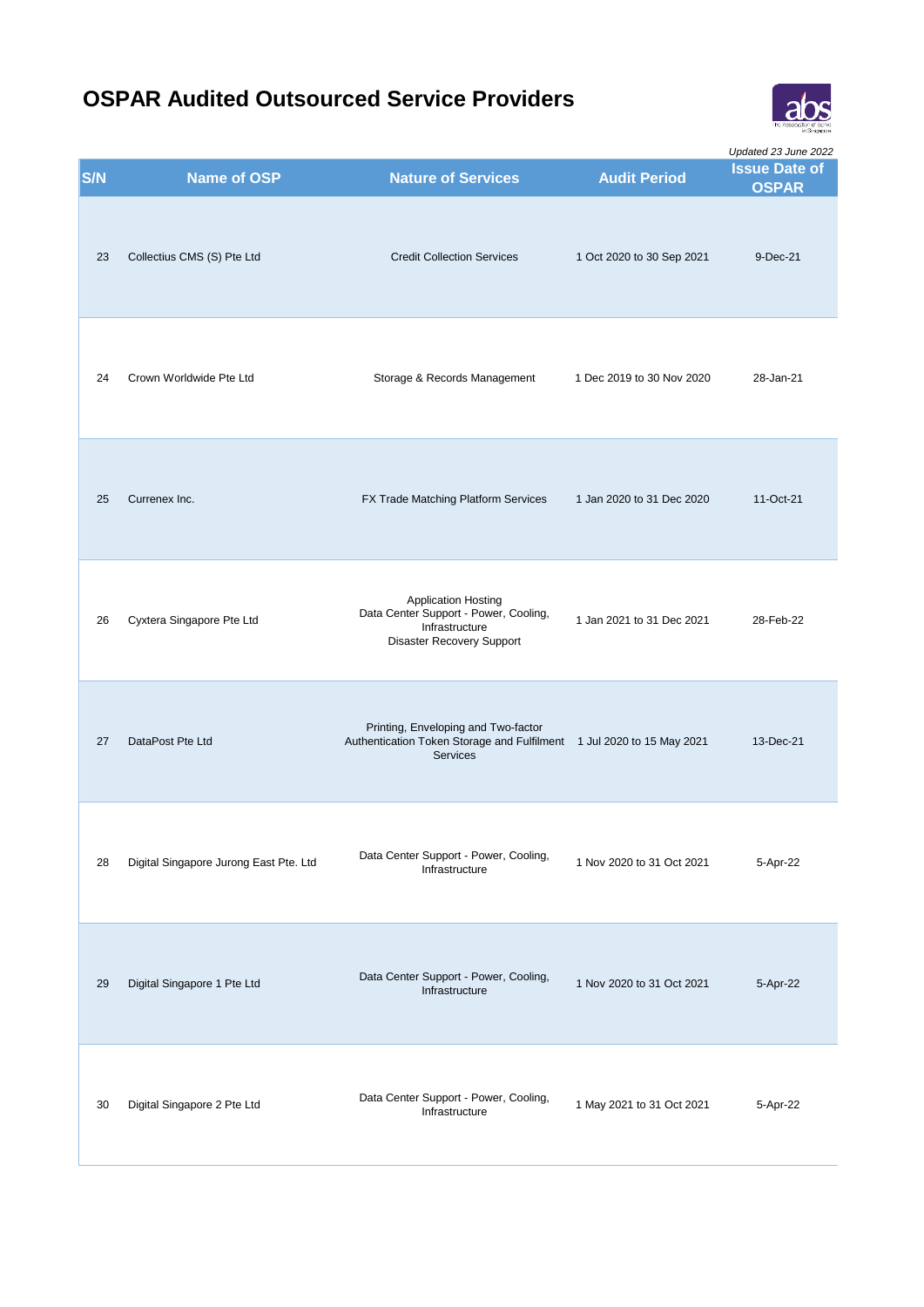

**OSPAR** *Updated 23 June 2022*

| S/N | <b>Name of OSP</b>                      | <b>Nature of Services</b>                                                       | <b>Audit Period</b>               | <b>Issue Date of</b><br><b>OSPAR</b> |
|-----|-----------------------------------------|---------------------------------------------------------------------------------|-----------------------------------|--------------------------------------|
| 31  | Dodid Pte. Ltd.                         | Data Center Support - Power, Cooling,<br>Infrastructure                         | 1 Mar 2020 to 28 Feb 2021         | 9-Apr-21                             |
| 32  | DXC Technology Singapore Pte Ltd        | Application Support, Maintenance and<br>Management                              | 1 Nov 2020 to 31 Oct 2021         | 23-Nov-21                            |
| 33  | DZH International Pte. Ltd.             | Multi Channel Trading Platform Services                                         | 1 Jun 2020 to 31 May 2021         | 1-Dec-21                             |
| 34  | eBaoTech International Pte. Ltd.        | Cloud Platform and Software Services                                            | 1 Jan 2021 to 30 June 2021        | 18-Oct-21                            |
| 35  | <b>Eemont Private Limited</b>           | Outsourced IT Infrastucture Management<br><b>Services</b>                       | 1 May 2021 to 31 December<br>2021 | 4-Mar-22                             |
| 36  | Ensign Infosecurity (Smarttech) Pte Ltd | <b>Managed Security Services</b>                                                | 1 Apr 2021 to 31 Mar 2022         | 10-Jun-22                            |
| 37  | eFusion Solutions Pte Ltd               | Personal Loan and Credit Card<br><b>Telemarketing Services</b>                  | 1 Jan 2019 to 31 Dec 2019         | 29-Oct-20                            |
| 38  | Equinix Singapore Pte Ltd               | (SG1) (SG2) (SG3) (SG4) Data Center<br>Support - Power, Cooling, Infrastructure | 1 Dec 2020 to 30 Nov 2021         | 6-Apr-22                             |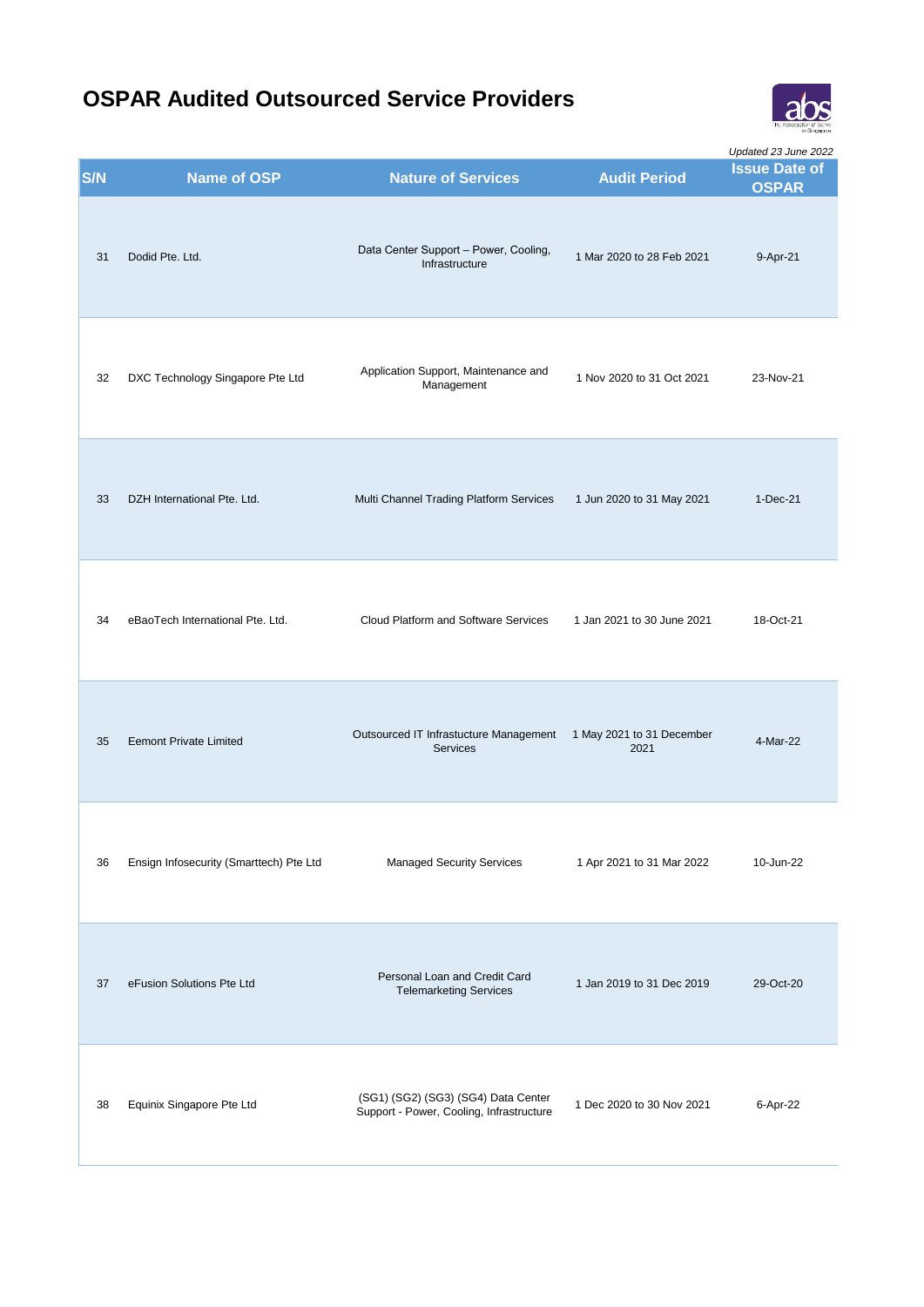

**S/N Name of OSP Nature of Services Audit Period Issue Date of CONC OSPAR** *Updated 23 June 2022* Equinix Singapore Pte Ltd (SG5) Data Center Support - Power, Cooling, Infrastructure 1 Aug 2021 to 31 Jan 2022 6-Apr-22 <sup>39</sup> Excelity Global Solutions Pte Ltd Payroll and Staff Benefits Administration Services 1 Jan 2021 to 31 Oct 2021 25-Mar-22 <sup>40</sup> Excelity Singapore Pte Ltd Payroll and Staff Benefits Administration Services 1 Jan 2021 to 31 Oct 2021 25-Mar-22 <sup>41</sup> Experian Credit Services Singapore Pte Credit Collection Services 1 Oct 2020 to 30 Sep 2021 2-Dec-21 42 First Advantage Pte Ltd Employee Background Screening Services 1 Oct 2020 to 30 Sep 2021 23-Dec-21 <sup>43</sup> First Data (Singapore) Pte Ltd Application Support, Maintenannce and 1 Jan 2021 to 31 Dec 2021 3-Jun-22 FIS Derivatives Utility Services<br>(Singapore) Pte. Ltd. Financial and Wealth Management Services 1 Jan 2019 to 31 Dec 2019 30-Oct-20 45 FNZ (Singapore) Pte. Ltd. Wealth Management Services 1 Nov 2019 to 31 Dec 2020 21-May-21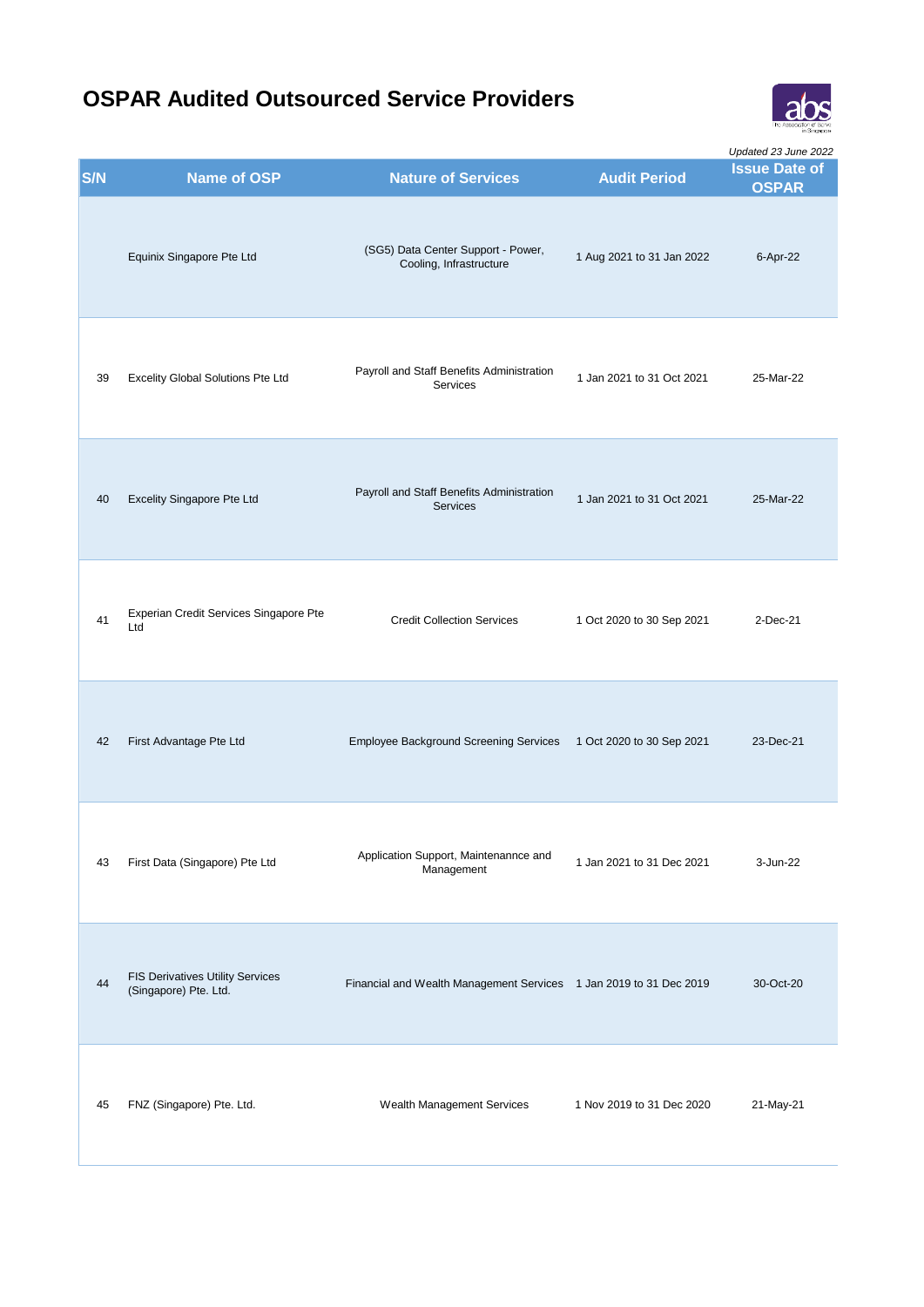

| S/N | <b>Name of OSP</b>                                | <b>Nature of Services</b>                                           | <b>Audit Period</b>        | Updated 23 June 2022<br><b>Issue Date of</b> |
|-----|---------------------------------------------------|---------------------------------------------------------------------|----------------------------|----------------------------------------------|
| 46  | Frontier e-HR Pte Ltd                             | <b>Outsourced Payroll Services</b>                                  | 1 Jul 2020 to 30 Jun 2021  | <b>OSPAR</b><br>8-Oct-21                     |
| 47  | Fujifilm Business Innovation Singapore Pte<br>Ltd | <b>Outbound Print Process</b>                                       | 01 Nov 2020 to 31 Oct 2021 | 30-Nov-21                                    |
| 48  | Genesis Networks Pte Ltd                          | Disaster Recovery and Managed IT Services 1 Jan 2020 to 31 Dec 2020 |                            | 12-Jul-21                                    |
| 49  | Google LLC                                        | <b>Cloud Platform Service</b>                                       | 1 May 2020 to 30 Apr 2021  | 29-Jul-21                                    |
|     |                                                   | Cloud Services - Workspace formerly known<br>as G-Suite             | 1 May 2020 to 30 Apr 2021  | 29-Jul-21                                    |
| 50  | HCL Singapore Pte Ltd                             | Application Support, Maintenance &<br>Management                    | 1 Oct 2020 to 30 Sep 2021  | 15-Mar-22                                    |
| 51  | Hello Technology Pte Ltd                          | <b>Enterprise Message Transmission Services</b>                     | 1 May 2020 to 30 Apr 2021  | 14-Feb-22                                    |
| 52  | Huawei Cloud Computing Technologies<br>Co., Ltd.  | <b>Cloud Services</b>                                               | 1 Oct 2020 to 30 Sep 2021  | 8-Dec-21                                     |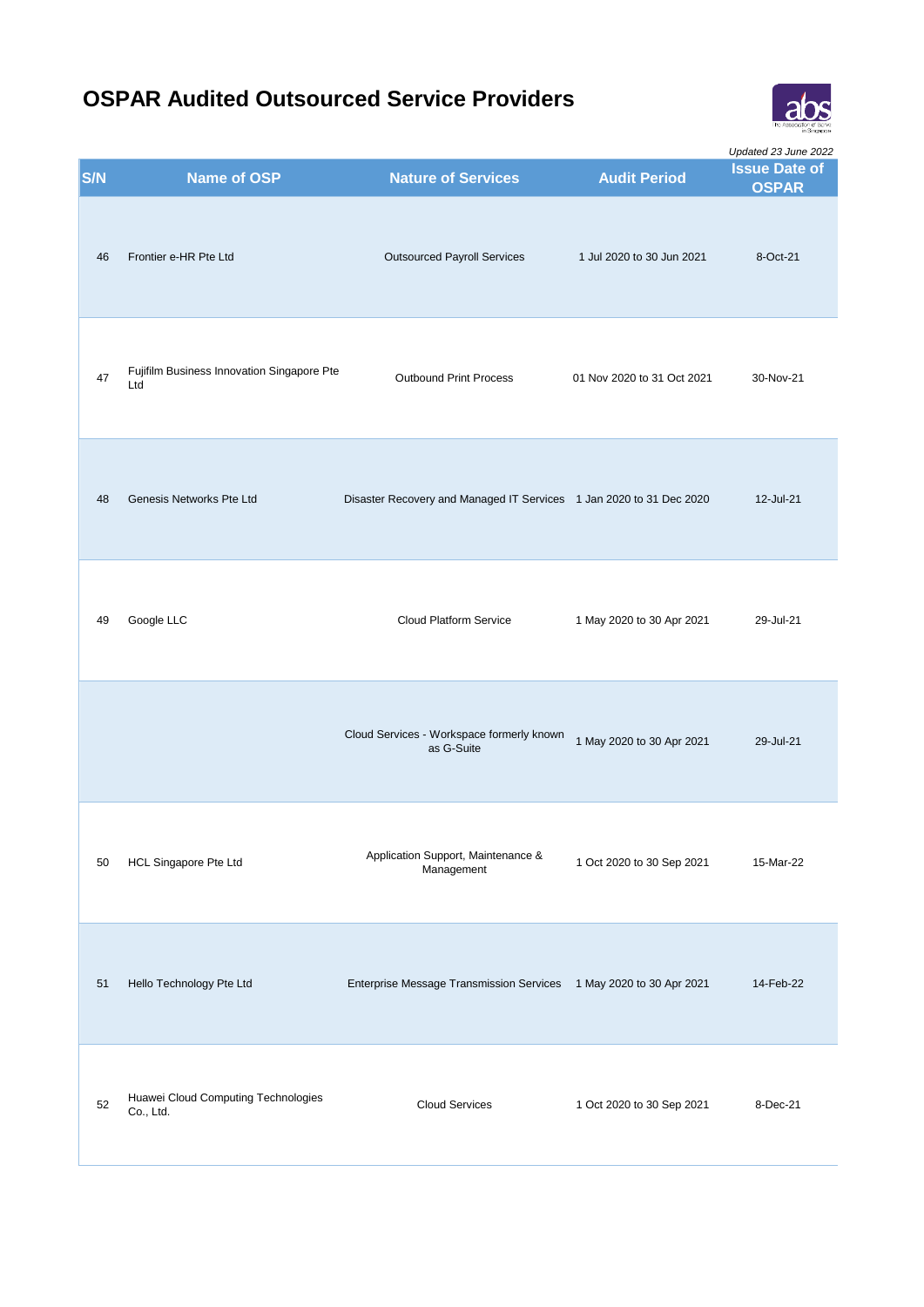

|     |                                                                          |                                                                          |                             | Updated 23 June 2022                 |
|-----|--------------------------------------------------------------------------|--------------------------------------------------------------------------|-----------------------------|--------------------------------------|
| S/N | <b>Name of OSP</b>                                                       | <b>Nature of Services</b>                                                | <b>Audit Period</b>         | <b>Issue Date of</b><br><b>OSPAR</b> |
| 53  | Humanica Asia Pte. Ltd.                                                  | <b>Payroll Processing Services</b>                                       | 1 May 2020 to 30 April 2021 | 25-Jan-22                            |
| 54  | IBM Singapore Pte Ltd                                                    | Data Center Support - Power, Cooling,<br>Infrastructure                  | 1 Jan 2020 31 Dec 2020      | 24-Mar-21                            |
|     |                                                                          | Bank Statements - Mailers & Advices,<br>Printing and Enveloping Services | 1 Oct 2020 to 31 Mar 2021   | $1-Nov-21$                           |
| 55  | IDEMIA Singapore Pte. Ltd.                                               | <b>Card Personalisation Services</b>                                     | 1 Apr 2020 to 31 Mar 2021   | 13-Aug-21                            |
| 56  | iHug Consultancy Pte Ltd                                                 | Personal Loan Telemarketing Services                                     | 1 Jan 2019 to 31 Dec 2019   | 4-Dec-20                             |
| 57  | Impetus Conceptus Pte Ltd                                                | Confidential documents collection and<br>destruction services            | 1 Jan 2021 to 31 Dec 2021   | 22-Mar-22                            |
| 58  | Infosys Compaz Pte. Ltd. (Formerly known<br>as Trusted Source Pte. Ltd.) | Managed IT Services                                                      | 1 Jan 2020 to 31 Dec 2020   | 31-Mar-21                            |
| 59  | Integrated Health Plans Pte Ltd                                          | Third-party administration (panel and non-<br>panel claims processing)   | 1 Oct 2019 to 31 Mar 2020   | 5-Feb-21                             |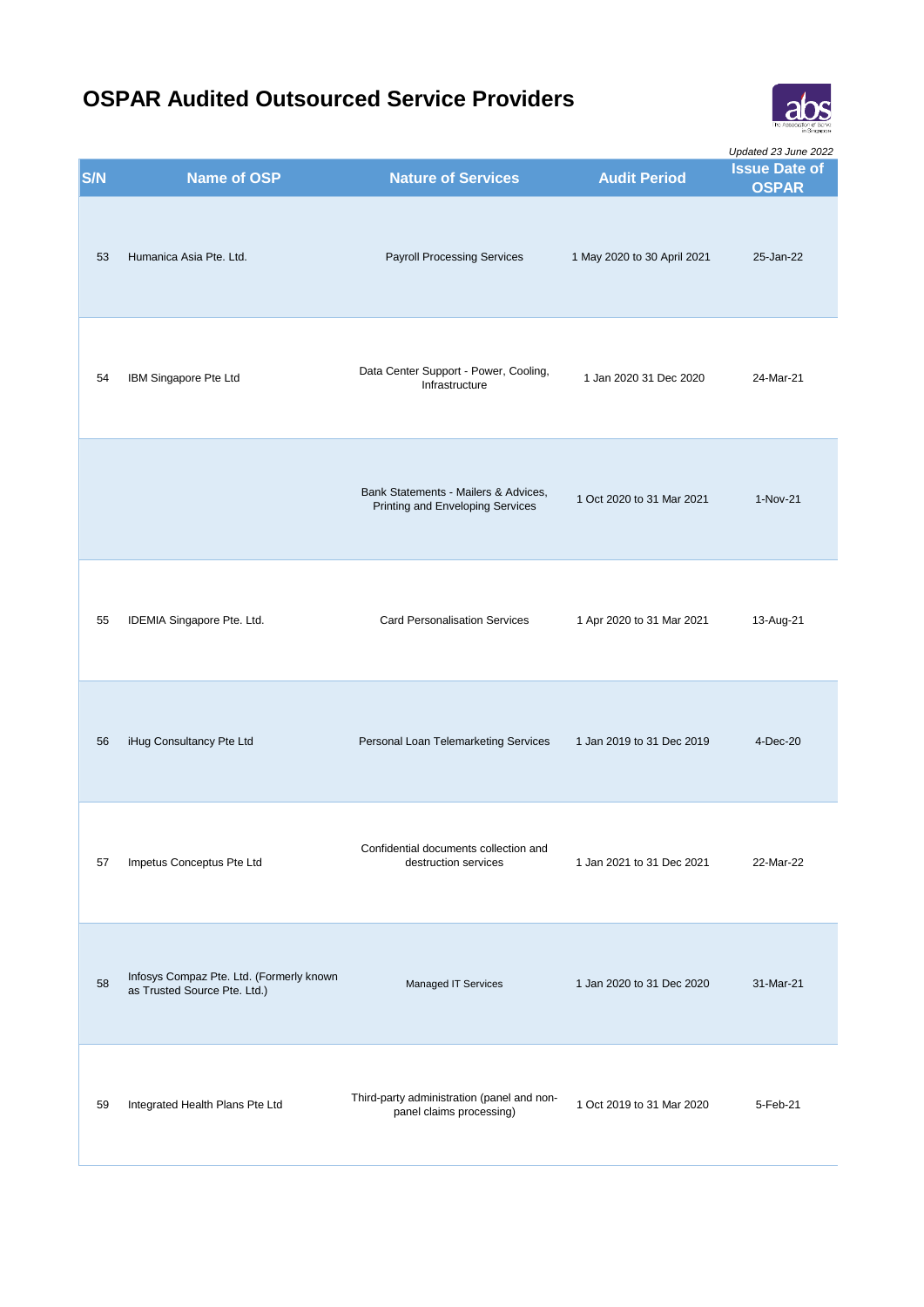

| S/N | <b>Name of OSP</b>                                   | <b>Nature of Services</b>                                                                            | <b>Audit Period</b>       | Updated 23 June 2022<br><b>Issue Date of</b><br><b>OSPAR</b> |
|-----|------------------------------------------------------|------------------------------------------------------------------------------------------------------|---------------------------|--------------------------------------------------------------|
| 60  | Integrated Health Plans (Malaysia) Sdn<br><b>Bhd</b> | Third-party administration (panel and non-<br>panel claims processing)                               | 1 Oct 2019 to 31 Mar 2020 | 5-Feb-21                                                     |
| 61  | In-Touch Singapore Pte Ltd                           | Mailroom, Messaging & Local Courier<br>Services                                                      | 1 Jan 2021 to 31 Dec 2021 | 27-May-22                                                    |
| 62  | Iron Mountain Data Centre Pte Limited                | Data Center Support - Power, Cooling,<br>Infrastructure                                              | 1 Jul 2020 to 30 Jun 2021 | 13-Oct-21                                                    |
| 63  | Iron Mountain Singapore Pte. Ltd.                    | Archival & Records Management                                                                        | 1 Sep 2020 to 31 Aug 2021 | 28-Oct-21                                                    |
| 64  | KDDI Singapore Pte Ltd                               | Data Centre, Wired telecommunications<br>network operation and other<br>telecommunication activities | 1 Jun 2020 to 31 May 2021 | 14-Dec-21                                                    |
| 65  | Keppel DC Singapore 1 Pte Ltd                        | Data Center 1 - Support Power, Cooling,<br>Infrastructure                                            | 1 Nov 2020 to 31 Oct 2021 | 27-Jan-22                                                    |
| 66  | Keppel DC Singapore 2 Pte Ltd                        | Data Center 2 - Support Power, Cooling,<br>Infrastructure                                            | 1 Nov 2020 to 31 Oct 2021 | 27-Jan-22                                                    |
|     |                                                      | Data Center 4 - Support Power, Cooling,<br>Infrastructure                                            | 1 Nov 2020 to 31 Oct 2021 | 27-Jan-22                                                    |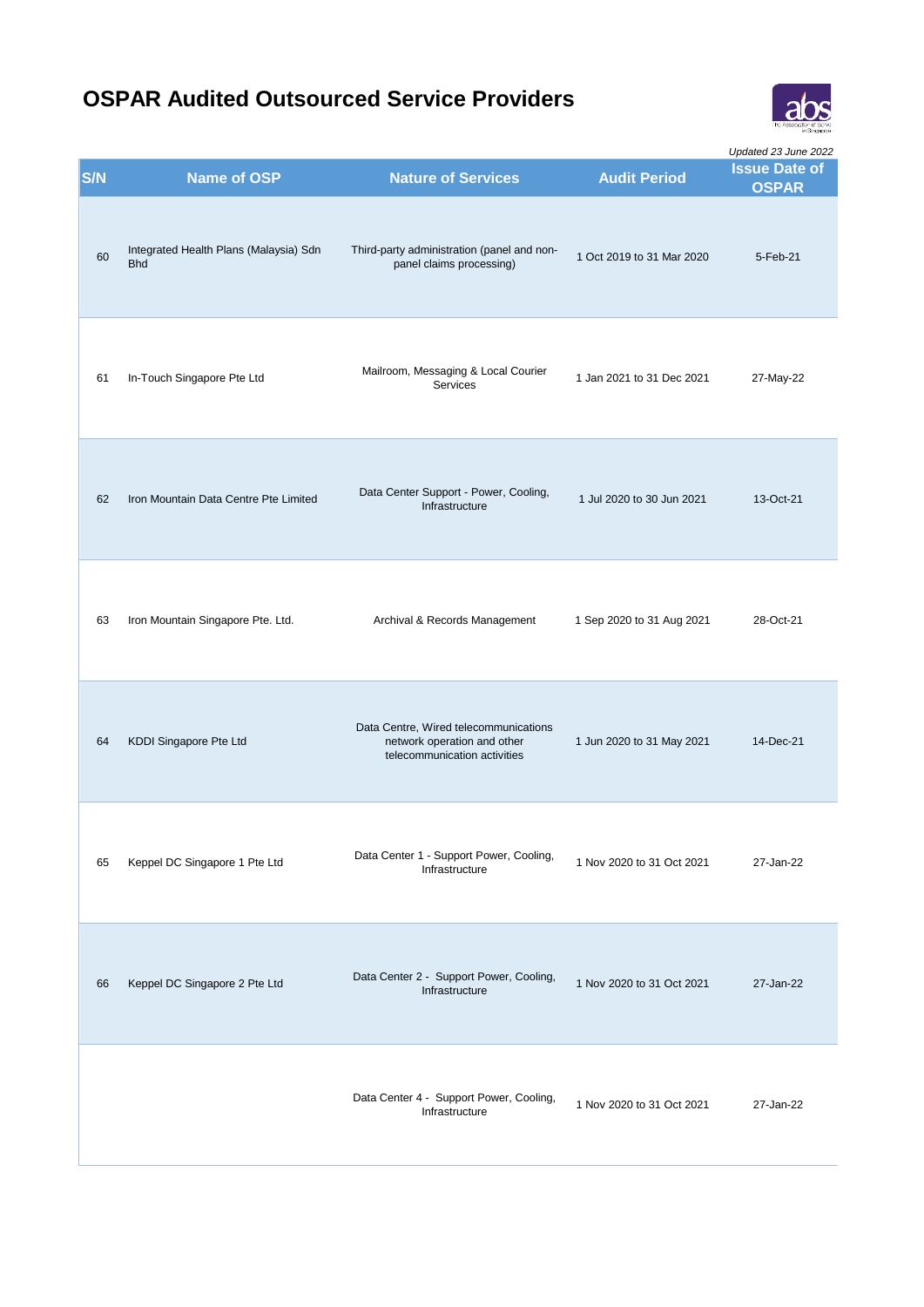

| S/N | <b>Name of OSP</b>                                                                                                | <b>Nature of Services</b>                                                                                                                                                                                                  | <b>Audit Period</b>         | Updated 23 June 2022<br><b>Issue Date of</b><br><b>OSPAR</b> |
|-----|-------------------------------------------------------------------------------------------------------------------|----------------------------------------------------------------------------------------------------------------------------------------------------------------------------------------------------------------------------|-----------------------------|--------------------------------------------------------------|
| 67  | Kyndryl Singapore Pte Ltd                                                                                         | Data Centre - Support Power, Cooling,<br>Infrastructure                                                                                                                                                                    | 1 Jan 2021 to 31 Dec 2021   | 13-Jun-22                                                    |
| 68  | Logistics Security Solutions Pte. Ltd.                                                                            | Cash Transportation                                                                                                                                                                                                        | 1 Apr 2019 to 30 Sep 2019   | 22-Jan-20                                                    |
| 69  | Lumen Technologies Singapore Pte Ltd<br>(Previously known as CenturyLink<br>Technology Singapore Private Limited) | Managed Hosting and Cloud Service                                                                                                                                                                                          | 1 Jan 2020 to 31 Dec 2020   | 5-May-21                                                     |
| 70  | Maples Fund Services (Singapore) Pte.<br>Ltd.                                                                     | Fund Administration and Client Accounting<br><b>Services</b>                                                                                                                                                               | 1 Jan 2020 to 31 Dec 2020   | 7-May-21                                                     |
| 71  | Medialink Printing Services Pte Ltd                                                                               | Bank Statements, Mailers & Advices -<br>Printing & Enveloping<br>Inventory Management, Warehousing &<br>Mailing - 2FA token<br>Issuance/Mailing of 2FA tokens<br><b>Letter Shopping Services</b><br><b>Email Marketing</b> | 1 Jul 2020 to 30 Jun 2021   | 7-Jan-22                                                     |
| 72  | Microsoft Regional Sales Pte Ltd                                                                                  | Cloud Services for Microsoft Azure,<br>Microsoft Dynamics 365 and Data Centers                                                                                                                                             | 1 Apr 2020 to 31 Mar 2021   | 28-Jun-21                                                    |
| 73  | Mitsui-Soko (Singapore) Pte Ltd                                                                                   | Document Management Services                                                                                                                                                                                               | 1 Jun 2020 to 31 May 2021   | 15-Oct-21                                                    |
| 74  | Mizuho Information & Research Institute<br>Asia Pte. Ltd.                                                         | System Development and Maintenance<br>Services                                                                                                                                                                             | 1 May 2020 to 30 April 2021 | 2-Jul-21                                                     |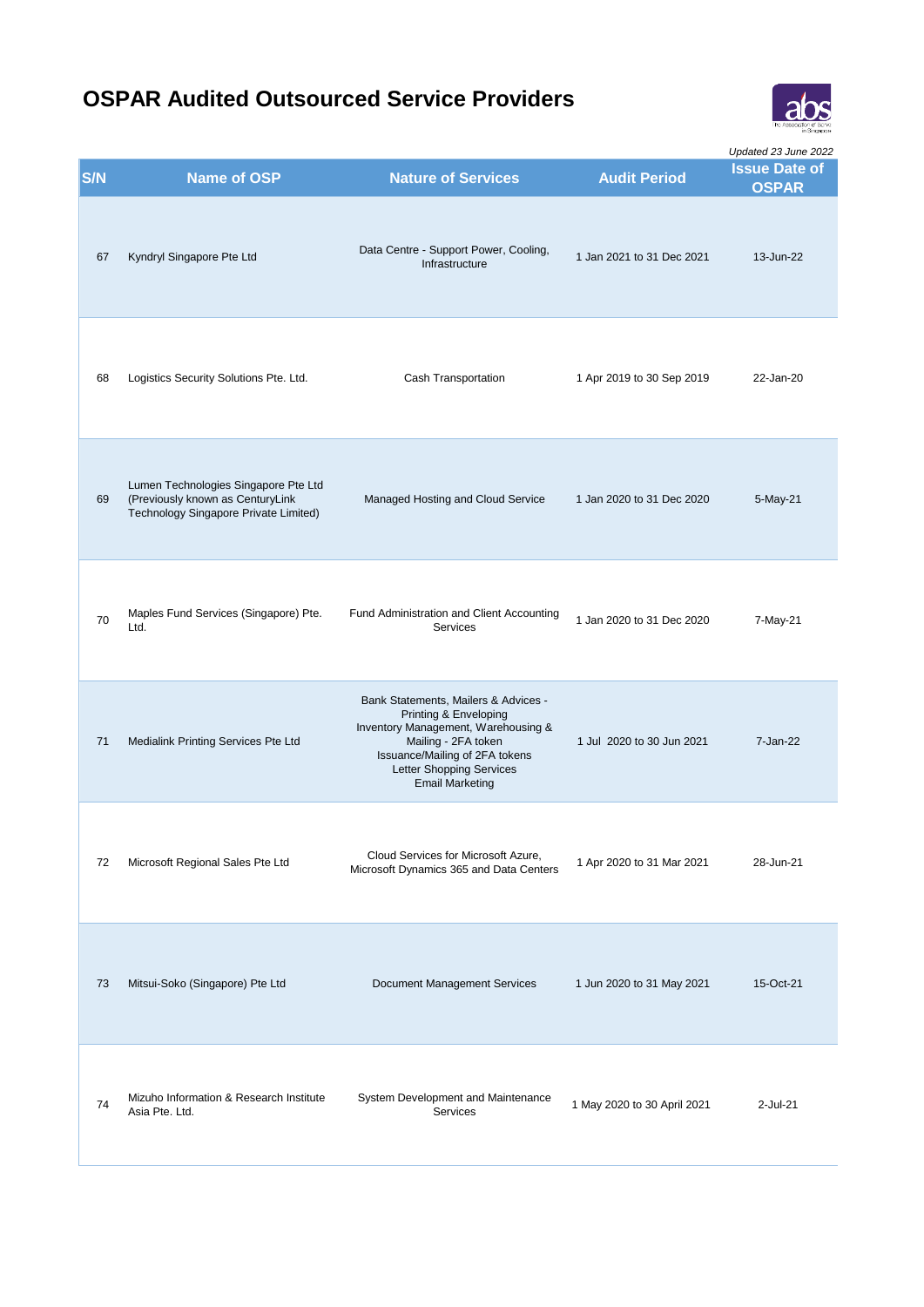

**S/N Name of OSP Nature of Services Audit Period Issue Date of CONC OSPAR** *Updated 23 June 2022* 75 NCR Singapore Pte. Ltd. ATM Support Services 1 Nov 2019 to 31 Oct 2020 30-Nov-20 76 NCS Pte Ltd Data Center Support (Bedok) - Power, Cooling, Infrastructure Business Continuity Disaster Recovery Support 1 Apr 2020 to 31 Mar 2021 18-Jun-21 77 NETS Solutions Pte. Ltd. (previously known as BCS Information Systems Pte Ltd) Lock Box Processing & Outward Clearing 1 Jun 2020 to 31 May 2021 31-Dec-21 78 Network for Electronic Transfers<br>(Singapore) Pte Ltd Card Personalisation Services 1 Jul 2020 to 30 Jun 2021 18-Oct-21 79 NEX CorporateIT Pte Ltd Private Enterprise Cloud Services 1 Apr 2021 to 31 Mar 2022 18-May-22 80 NTT Singapore Pte Ltd Data Centre Co-location Service 1 Oct 2020 to 30 Sep 2021 15-Dec-21 81 NTT Singapore Solutions Pte Ltd Cloud Services 1 Nov 2018 to 31 Oct 2019 22-Apr-20 Managed Services for Entrerprise Networks 1 Nov 2018 to 31 Oct 2019 22-Apr-20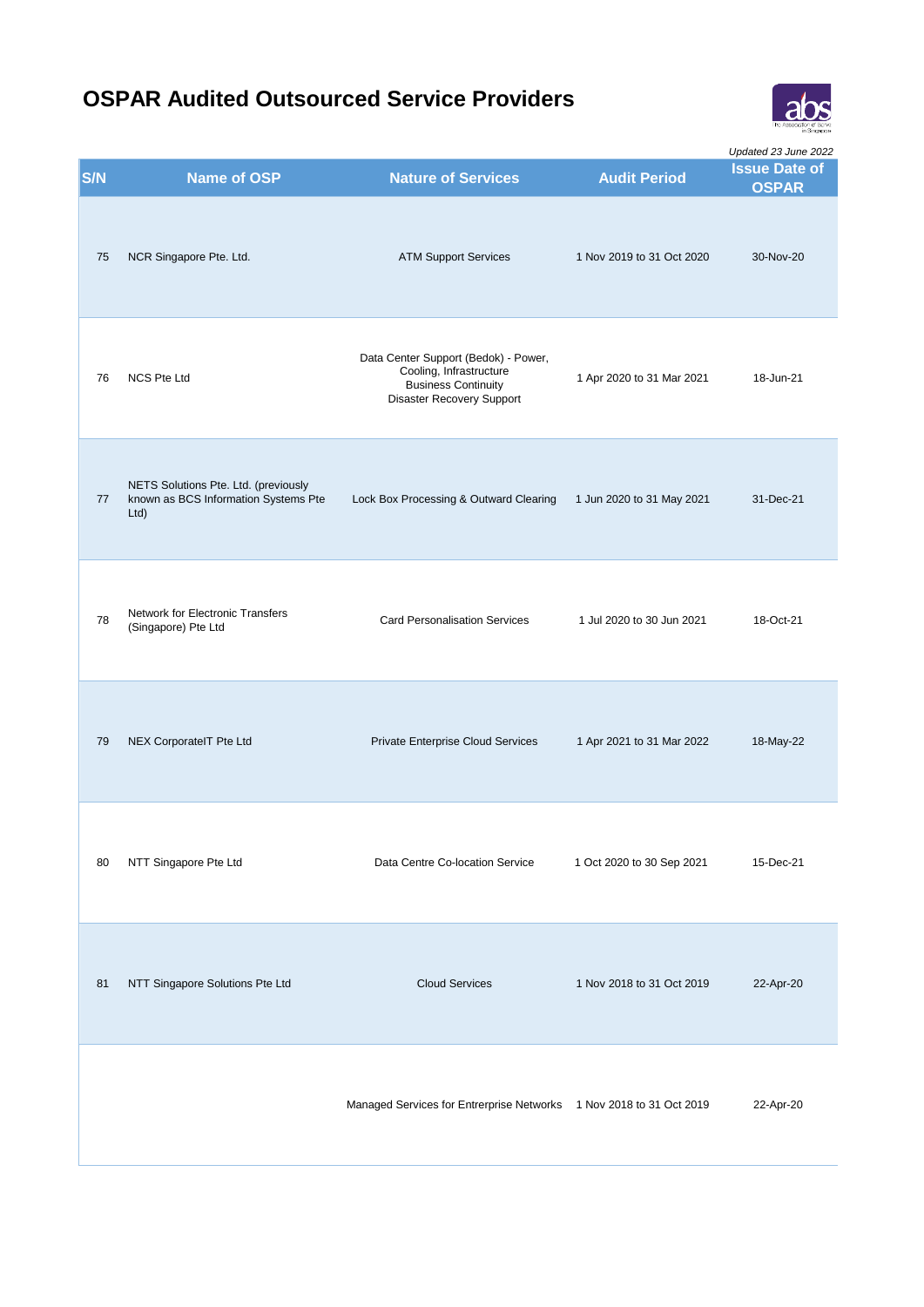

| S/N | <b>Name of OSP</b>                                   | <b>Nature of Services</b>                                            | <b>Audit Period</b>       | Updated 23 June 2022<br><b>Issue Date of</b><br><b>OSPAR</b> |
|-----|------------------------------------------------------|----------------------------------------------------------------------|---------------------------|--------------------------------------------------------------|
|     |                                                      | Managed Services for Data Centres                                    | 1 Nov 2018 to 31 Oct 2019 | 22-Apr-20                                                    |
| 82  | Numerix Singapore Pte. Ltd.                          | Managed Software Services                                            | 1 Jul 2020 to 30 Sep 2021 | 14-Dec-21                                                    |
| 83  | Orange Gum Pte Ltd                                   | <b>Enterprise Messaging Services</b>                                 | 1 Jul 2018 to 31 Dec 2018 | 22-Apr-19                                                    |
| 84  | Pico (Singapore) Pte. Ltd.                           | Information Technology Managed Services 1 Jun to 2020 to 30 Nov 2020 |                           | 9-Jun-21                                                     |
| 85  | Pinnacle Credit Services Pte Ltd                     | <b>Credit Collection Services</b>                                    | 1 Jan 2021 to 30 Sep 2021 | 22-Dec-21                                                    |
| 86  | Princeton Digital Group (Singapore) SG1<br>Pte. Ltd. | Data Center Support - Power, Cooling &<br>Infrastructure             | 1 Oct 2020 to 30 Sep 2021 | 23-Dec-21                                                    |
| 87  | PriceWaterhouseCoopers CM Services<br>Pte Ltd        | Payroll and Benefits Processing Services                             | 1 Jan 2021 to 31 Dec 2021 | 22-Mar-22                                                    |
| 88  | PricewaterhouseCoopers Singapore Pte.<br>Ltd         | Tax Compliance Services                                              | 1 Jul 2018 to 31 Dec 2019 | 28-Jul-20                                                    |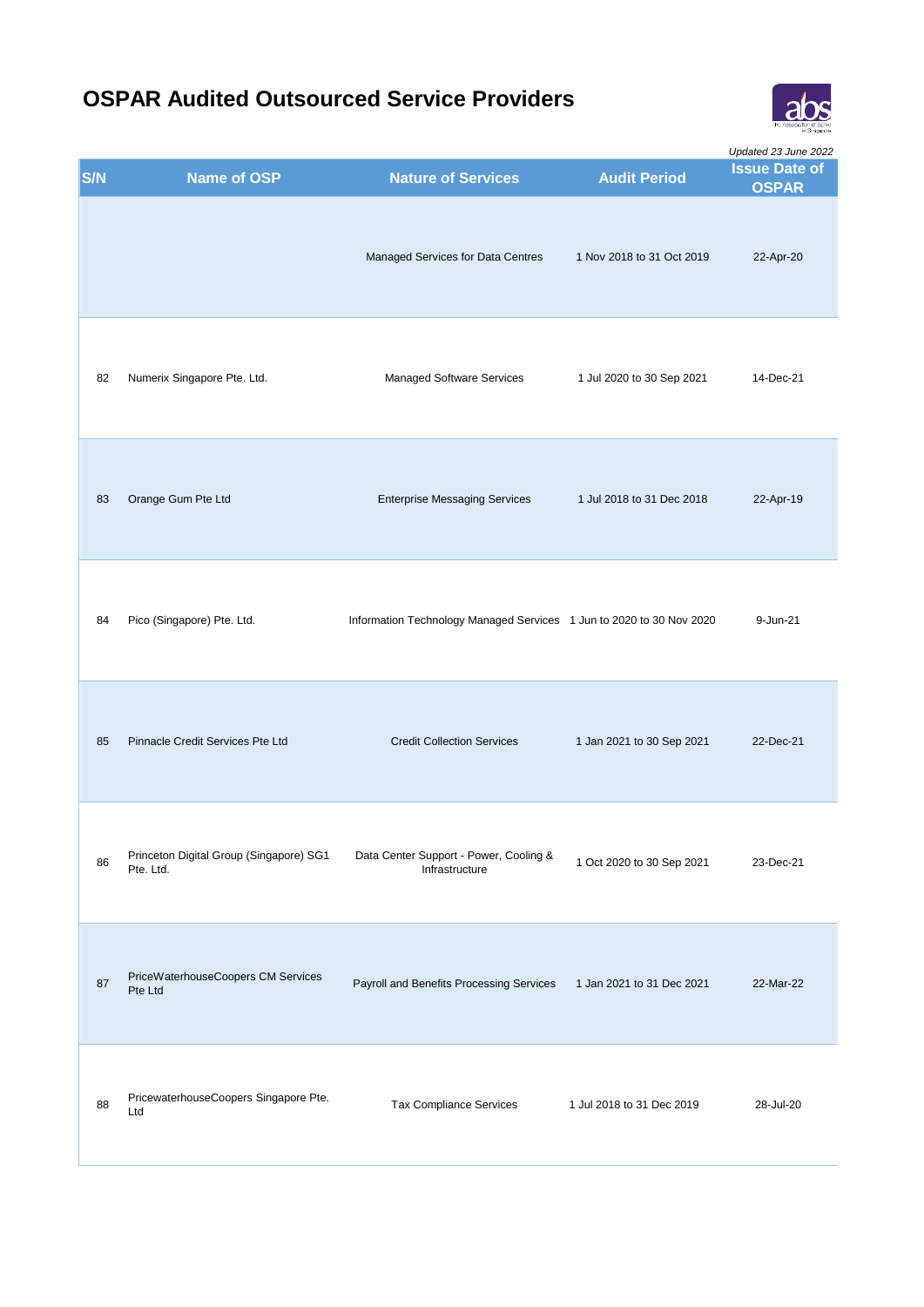

|     |                                            |                                                                                                                                        |                            | Updated 23 June 2022                 |
|-----|--------------------------------------------|----------------------------------------------------------------------------------------------------------------------------------------|----------------------------|--------------------------------------|
| S/N | <b>Name of OSP</b>                         | <b>Nature of Services</b>                                                                                                              | <b>Audit Period</b>        | <b>Issue Date of</b><br><b>OSPAR</b> |
| 89  | Refinitiv Asia Pte Ltd                     | <b>Benchmarking Calculation Services</b>                                                                                               | 1 Jul 2020 to 30 Jun 2021  | 17-Dec-21                            |
| 90  | Secura Singapore Pte. Ltd.                 | Cheque Books, Promotion Cheques and<br><b>Account Statements Printing</b>                                                              | 1 Oct 2020 to 30 Sep 2021  | 25-Feb-22                            |
| 91  | Shred-It Singapore Pte Ltd                 | Paper Shredding and Media Destruction<br><b>Services</b>                                                                               | 1 Jan 2020 to 31 Dec 2020  | 11-Jun-21                            |
| 92  | Singapire Mint Private Limited             | Manufacturing and Processing of coin<br>services                                                                                       | 1 Aug 2020 to 31 Jul 2021  | 11-Feb-22                            |
| 93  | Singapore Telecommunications Ltd           | (KCTC 1 and KCTC 2) Data Center Support -<br>Power, Cooling, Infrastructure<br><b>Business Continuity</b><br>Disaster Recovery Support | 1 Apr 2020 to 31 Mar 2021  | 15-Jul-21                            |
|     | Singapore Telecommunications Ltd           | (DC West) Data Center Support - Power,<br>Cooling, Infrastructure<br><b>Business Continuity</b><br><b>Disaster Recovery Support</b>    | 1 Apr 2020 to 31 Mar 2021  | 15-Jul-21                            |
| 94  | Singtel Cyber Security (Singapore) Pte Ltd | <b>Managed Security Services</b>                                                                                                       | 1 July 2019 to 31 Dec 2019 | 6-Nov-20                             |
| 95  | Stone Forest Accountserve Pte Ltd          | <b>Payroll Processing Services</b>                                                                                                     | 1 Oct 2020 to 30 Sep 2021  | 9-Mar-22                             |
| 96  | Stone Forest IT Pte Ltd                    | Application Support, Maintenance &<br>Management<br><b>Infrastructure Services</b>                                                     | 1 Oct 2020 to 30 Sep 2021  | 22-Dec-21                            |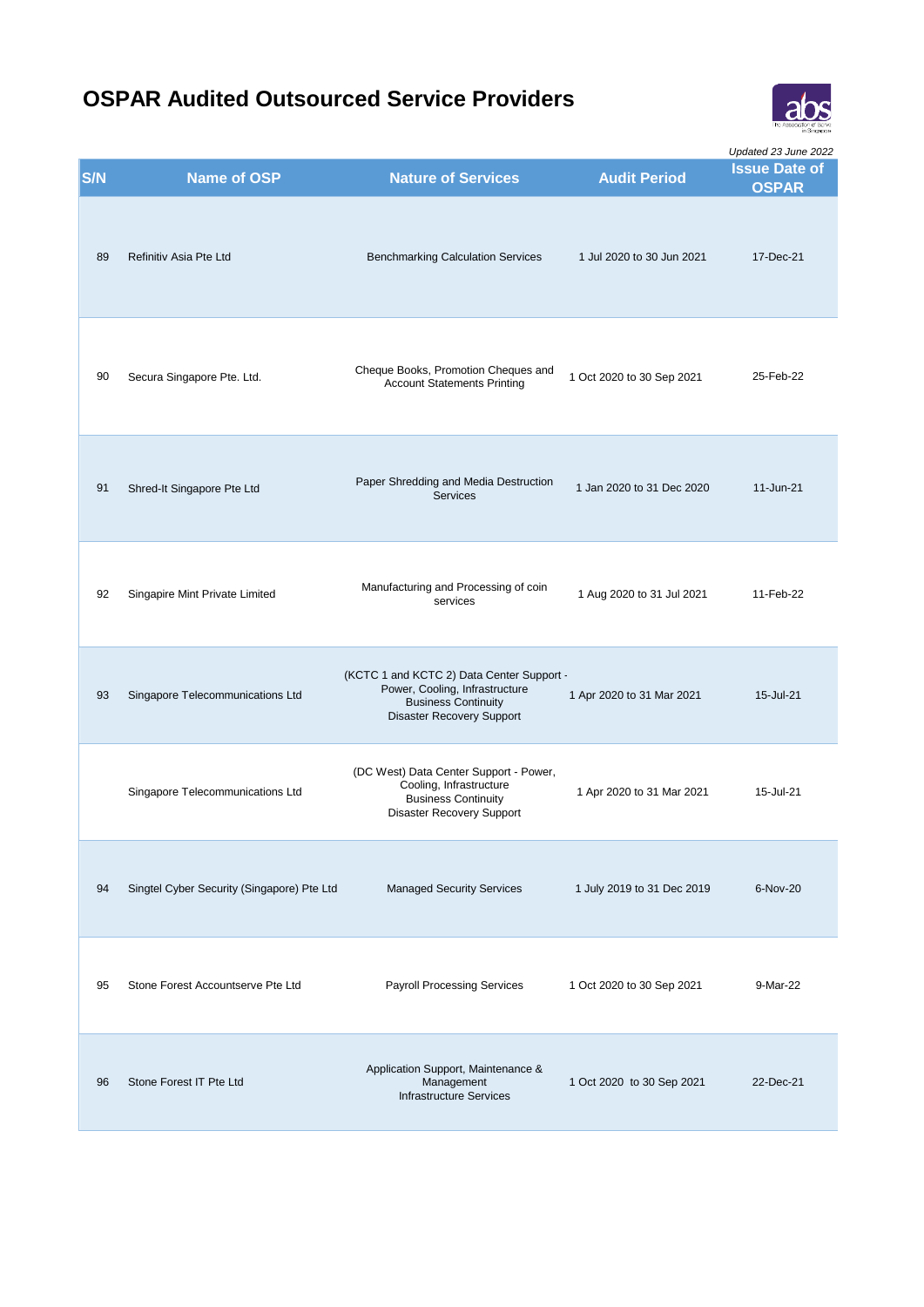

| S/N | <b>Name of OSP</b>                                          | <b>Nature of Services</b>                                    | <b>Audit Period</b>        | Updated 23 June 2022<br><b>Issue Date of</b><br><b>OSPAR</b> |
|-----|-------------------------------------------------------------|--------------------------------------------------------------|----------------------------|--------------------------------------------------------------|
| 97  | STT Tai Seng Pte Ltd                                        | Data Center Support - Power, Cooling<br>Infrastructure       | 1 Jan 2020 to 30 Sep 2020  | 23-Apr-21                                                    |
| 98  | Strateg (Singapore) Pte Ltd                                 | Disaster Recovery and Business Continuity<br><b>Services</b> | 1 Sep 2020 to 31 Aug 2021  | 17-Mar-22                                                    |
| 99  | Tata Consultancy Services Asia Pacific<br>Pte Ltd           | Managed Services to Banks operating in<br>Singapore          | 1 Jun 2019 to 31 Mar 2021  | 15-Dec-21                                                    |
| 100 | Tay Paper Recycling Pte Ltd                                 | <b>Secure Destruction Services</b>                           | 1 Jan 2020 to 31 Dec 2020  | 1-Jun-21                                                     |
| 101 | Telekomunikasi Indonesia International<br>Pte Ltd           | Data Center Support - Power, Cooling<br>Infrastructure       | 1 July 2020 to 31 Dec 2020 | 21-Oct-21                                                    |
| 102 | Thales DIS (Singapore) Pte. Ltd.                            | <b>Card Personalisation Services</b>                         | 1 Oct 2020 to 30 Sep 2021  | 18-Apr-22                                                    |
| 103 | The Japan Research Institute, Limited -<br>Singapore Branch | Information Technology Managed Services                      | 1 Jul 2020 to 30 Jun 2021  | 24-Feb-22                                                    |
| 104 | Thomas Carlington & Associates Pte. Ltd.                    | <b>Credit Collection Services</b>                            | 1 Oct 2020 to 30 Sep 2021  | 8-Dec-21                                                     |
| 105 | TMF Singapore H Pte Ltd                                     | Payroll & Staff Benefits Administration<br>Services          | 1 Dec 2020 to 30 Nov 2021  | 11-Feb-22                                                    |
| 106 | Toppan Forms (S) Pte Ltd                                    | <b>Printing Services</b>                                     | 1 Mar 2021 to 28 Feb 2022  | 27-May-22                                                    |